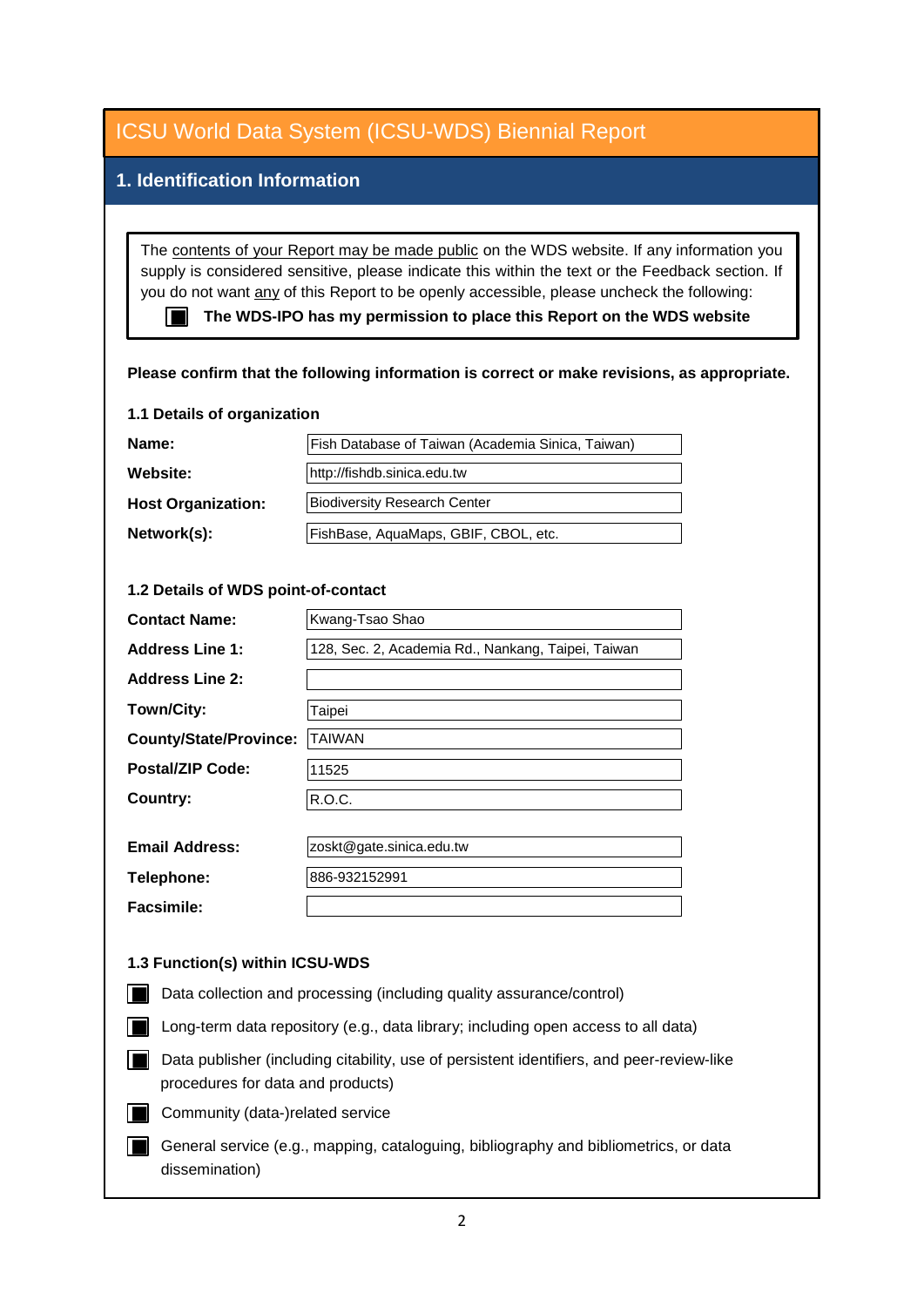# **2. Remit & Status**

#### **2.1 Please provide a short summary of the remit of your organization. [Max. ≈ 250 words]**

To deal with frequent changes of fish systematics and species names and to compile fish new records and distributional data, it is necessary to build up a database. Via a well-established database, the information of Taiwan fishes could be shared and used among academic, governmental, and educational communities for environmental conservation and fishery resources administration. The Fish Database of Taiwan (http://fishdb.sinica.edu.tw) provides both Chinese and English versions. The contents are freely open to publics and basically adopts Creative Commons License (BY-NC-ND) except where otherwise noted.

#### **Guidance**

- Include here
	- o The mission of your organization and its responsibilities
	- o Links to strategic documents/business plans for achieving this mission
	- o Any stakeholders, for example, data producers/depositors and user community(ies)

## **2.2 Please provide a short summary of the current status of your organization. [Max. ≈ 250 words]**

Sponsored by Taiwan e-Learning and Digital Archives Program of National Science Council of Taiwan from 2002 to 2012, and on the basis of The Fish Database of Taiwan which was established rudimentarily by the Lab of Fish Evolution and Ecology in the early 1990s, the Biodiversity Research Center, Academia Sinica has collected and integrated academic information such as classification (32,724 global fishes and 3,123 Taiwan fishes), ~230 thousands distribution data, specimens (~42,000 specimens from 10 institutions in Taiwan, and digital data of ~4,800 Taiwan fish specimens, including 228 holotypes, from 19 institutions or museums abroad, and ~1000 original description references. The contents available on the database include specimen descriptions, images, skeletal X-rays, otoliths, COI gene sequences, and field collecting data. In addition to provide academic services to promote academic exchanges and raise research quality, the Database also has popular science materials, such as Taiwan Seafood Guide, e-books, and fish terms and definitions, so that it can contribute to research, education, and conservation of marine resources.

From 2013, Academia Sinica continues to financially support and encourages the developments of value-added applications and educational promotion. Currently, there are ~30,000 visitors per month (excluding Robot hits).

#### **Guidance**

- Give details on your
	- o Organizational structure, including the connections to your host organization
	- o Funding
	- o Staffing levels
	- o Usage statistics, for instance, number of national/international users or downloads
- In particular, please indicate any changes to the above over the last two years and whether any changes are anticipated to occur within the next two years.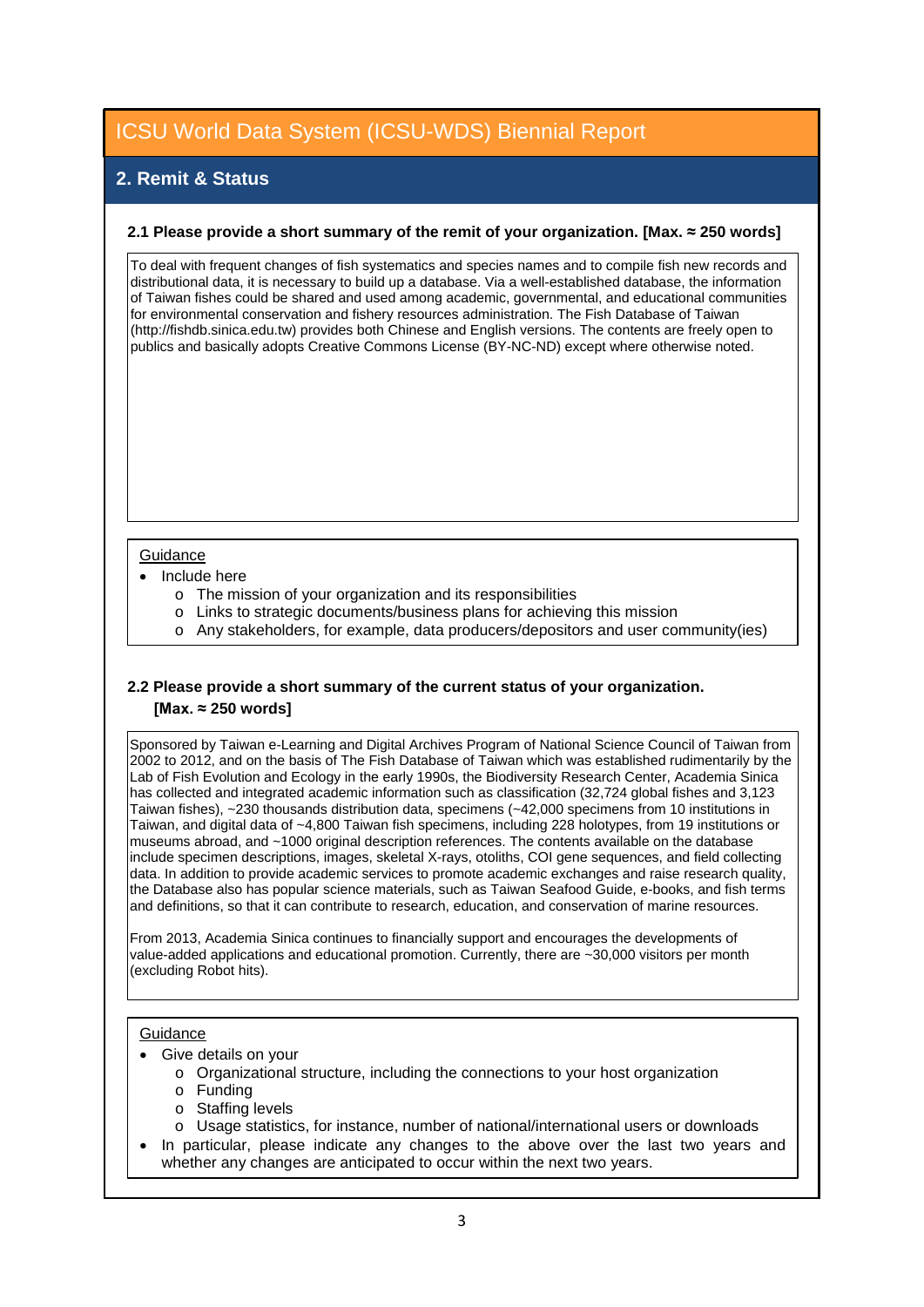# **3. Activities & Developments**

**Note: In this section, you may wish to cite other reports your organization has generated (e.g., annual reports), as deemed necessary. Please provide links to those reports here and reference them in your responses. [Free text]**

None.

## **3.1 Please list any major conferences/meetings attended by your organization over the previous two years. [Max. ≈ 100 words]**

Attended or invited to 5 conferences to introduce the Database either by an oral presentation or a poster. 1. Apr. 27, 2013 Taipei, TAIWAN. Annual Meeting of The Ichthyological Society of Taiwan & Cross-Stait Fish Conference.

2. Jun. 24, 2013 Okinawa, JAPAN. 9th Indo-Pacific Fish Conference.

3. Aug. 27, 2014 Tienjin, CHINA. Annual Conference of Chinese Ichthyological Society.

4. Oct. 12-14, 2014 Qingdao, CHINA. 3rd World Conference on Marine.

5. Oct. 21-23, 2014 Taipei, TAIWAN. Pacific Neighborhood Consortium (PNC) Annual Conference.

### **3.2 Please list any major articles or research papers produced by your organization over the previous two years. [Max. ≈ 100 words]**

Cheng, J.K., C.G. Zhang, Y.C. Lin, P.L. Lin, K.T. Shao, L.Q. Ji (2012) The Comparison of Scientific Names and Chinese names of Fishes between Chinese Mainland and Taiwan. Advances in Biodiversity Conservation and Research in China IX: 390-479. (in Chinese)

Shao, K.-T., J. Lin, C.-H. Wu, H.-M. Yeh, T.-Y. Cheng (2012) A dataset from bottom trawl survey around Taiwan. ZooKeys 198: 103–109. doi: 10.3897/zookeys.198.3032

Ko, H.L., Y.T. Wang, T.S. Chiu, M.A. Lee, M.Y. Leu, W.Y. Chen, K.T. Shao (2012) Evaluating the accuracy of morphological identification of larval fishes by applying DNA barcoding. PLoS ONE 8(1): e53451.

## **3.3 Please list any capacity building/training efforts by your organization over the previous two years. [Max. ≈ 100 words]**

#### 3.2 continued.

Shao, K.T., H.H. Lin, Y.C. Lin, P.L. Lin (2012) Current Status and Perspectives of Digital Archives of Taiwan Fishes. Symposium of Taiwan E-Learning and Archives Program-Biosphere and Natural Thematic Group 2002-2012. Taipei: Biodiversity Research Center, Academia Sinica. Pp. 1-9. (in Chinese)

3.3 None.

#### **3.4 Please mention any engagement by your organization with ICSU research programmes [\(list available here\)](http://www.icsu.org/what-we-do/@@category_search?path=/icsu/what-we-do&Subject:list=International%20Research%20Collaboration) and with WDS (e.g., in Working Groups). [Max. ≈ 100 words]**

Fish Database of Taiwan provided Taiwan fishes' data to GEOSS and Dr. Kwang-Tsao Shao, the Database manager, is one of the committee members of CODATA-Taiwan as well as the executive secretariat of Diversitas.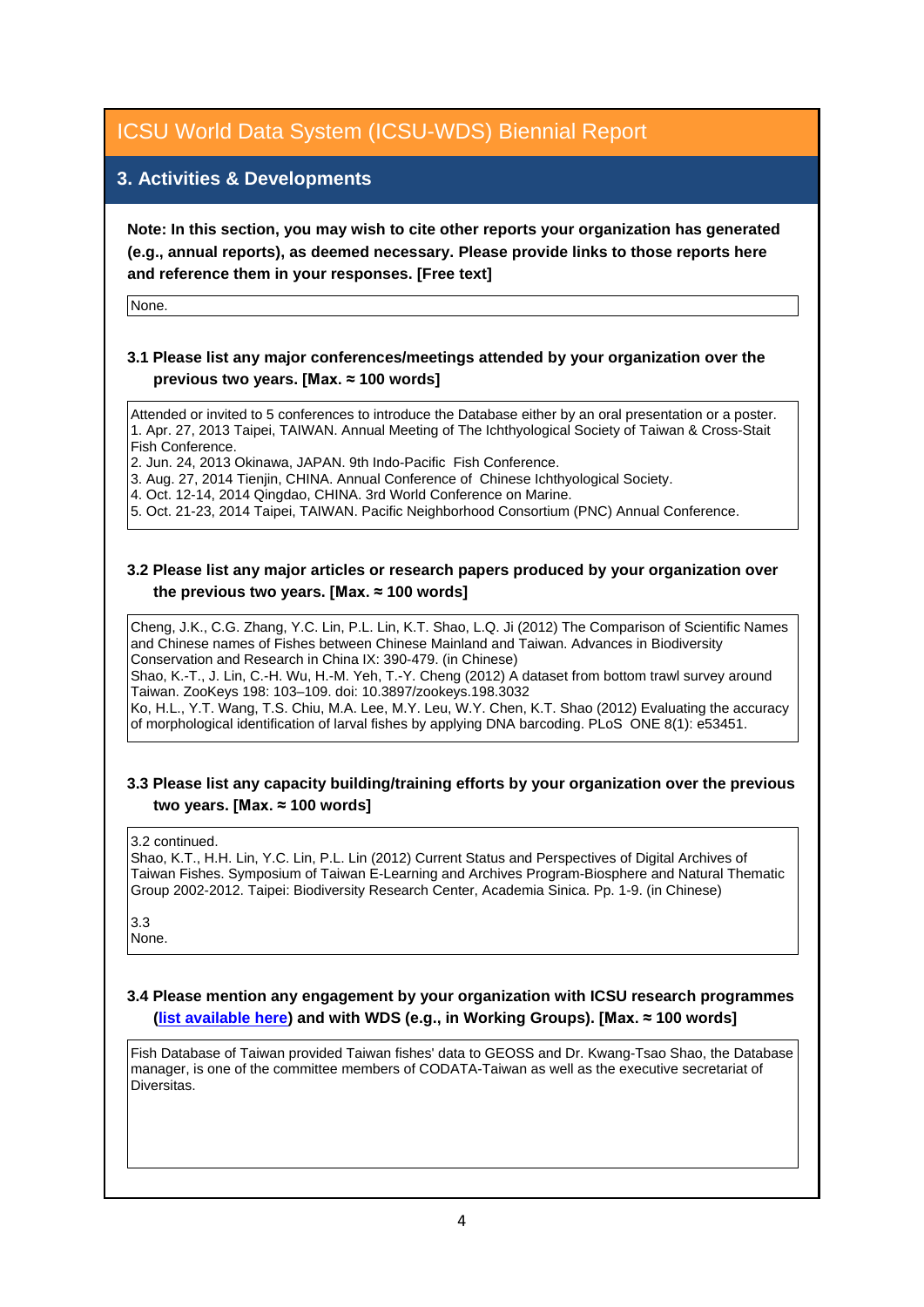# **3. Activities & Developments (Continued)**

## **3.5 Please give an overview of the status of any previously ongoing and new scientific and technological developments within your organization over the previous two years. [Max. ≈ 200 words]**

As to the value-added creations and applications, several educational materials (in Chinese), e.g. Taiwan Fish Culture and Nature Knowledge Base, Intellectual Restaurant, Augmented Reality Knowledge Cards, governmental fisheries statistics, and allowed/prohibited aquatic checklists had also been compiled during 2007-2014. Also, a cell phone version of The Fish Database of Taiwan had been developed to conform to the trend of querying real-time data in 2012.

## **3.6 Please give an overview of any new data, products, and services offered by your organization over the previous two years. [Max. ≈ 200 words]**

International Collaboration:

1. FishBase has a stable and long-term partnership with us since 1994, in both contents and technical exchanges mutually. We also assist to maintain the mirror site of FishBase in Taiwan (http://fishbase.tw). 2. Via collaborating with Fish-BOL project, we establish cryobanking database for wildlife genetic material in Taiwan. Currently, we have collected tissue samples for ~1,090 Taiwan fishes and COI or Cyt b data for 350 common economic fishes .

3. Via periodically providing data to global databases, e.g. GBIF and TaiBIF, we share Taiwan fish information to the world.

4. Join Fish4Knowledge Project funded by EU and provide underwater images or videos for developing an automatic detecting and recognizing system.

5. Besides exchanging and integrating fish specimen data with Chinese Academy of Sciences, Shanghai Ocean Uni., and Ichthyological Society of Hong Kong, establishing a parallel list of traditional and simplified Chinese fish names is another task.

## **3.7 Please give an overview of any new standards or best practices adopted by your organization over the previous two years. [Max. ≈ 200 words]**

None.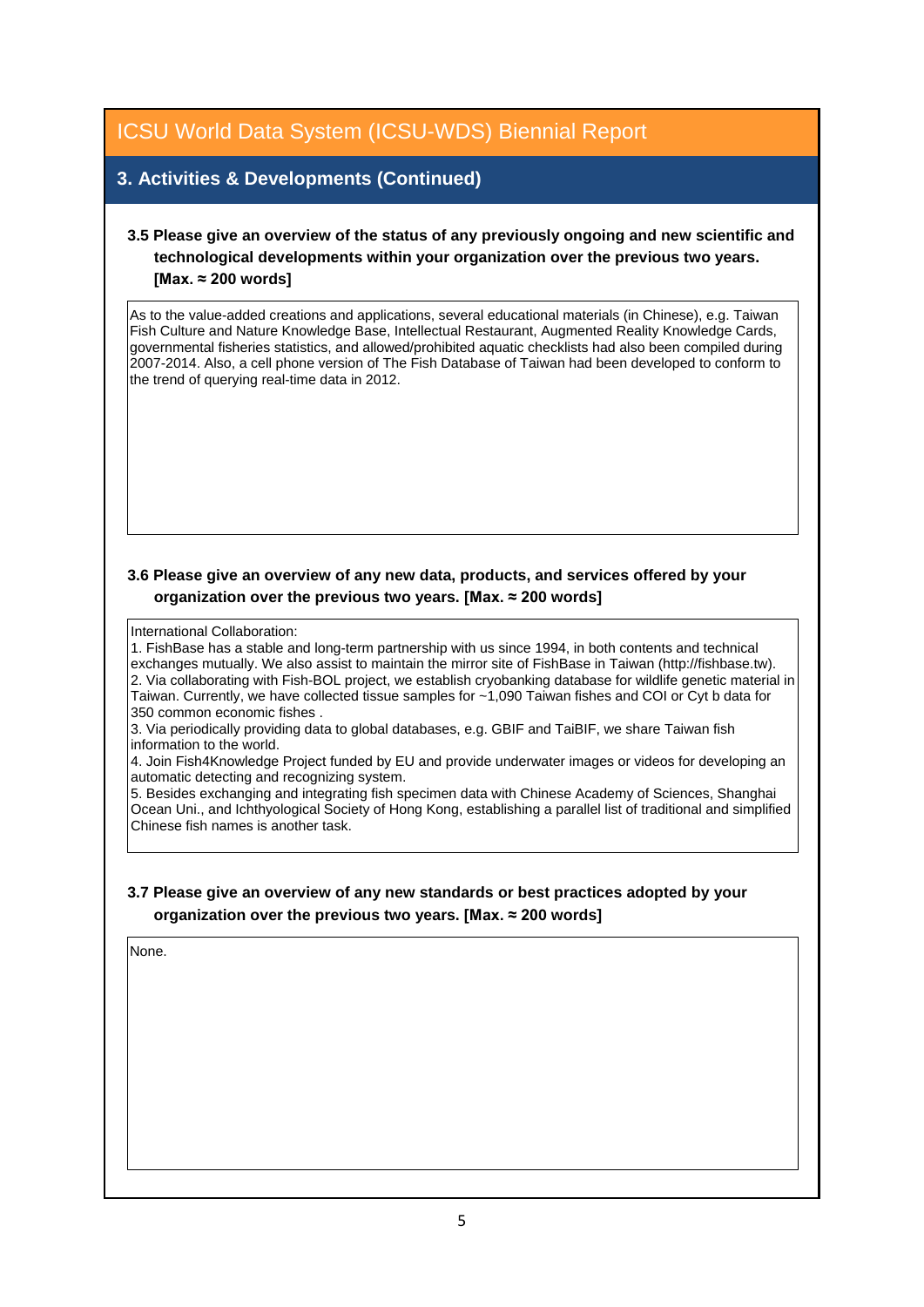# **4. Assessment & Accreditation**

**4.1 Please supply details of any formal assessment or accreditation your organization has undergone within the last two years (other than WDS certification). [Max. ≈ 100 words]**

None.

#### **Guidance**

• An assessment or accreditation should ideally be performed by external body, for example, the Data Seal of Approval, an umbrella organization (network), or certification under ISO 9001. However, it may also include the adoption of an internal Quality Management System/Framework without official ISO 9001 certification. If your organization has a documented Quality Manual, please mention this and attach it to your report.

## **4.2 Please list any changes within your organization related to its accreditation as a WDS Member. In particular, please refer to any feedback given by the Reviewers of your organization's application on WDS criteria that required future clarification or improvement. [Max. ≈ 450 words]**

Criteria 12 & 22: The Database was managed by our own lab and assistants, including the collection and deposition of most data, contents, and images. All collected data are available for public access via internet. No external expert is invited to review the website, but we sometimes would receive comments and corrections from users. The Database will be maintained by Academia Sinica Digital Center sustainably if the current manager, Dr. Kwnag-Tsao Shao, retires in August 2016.